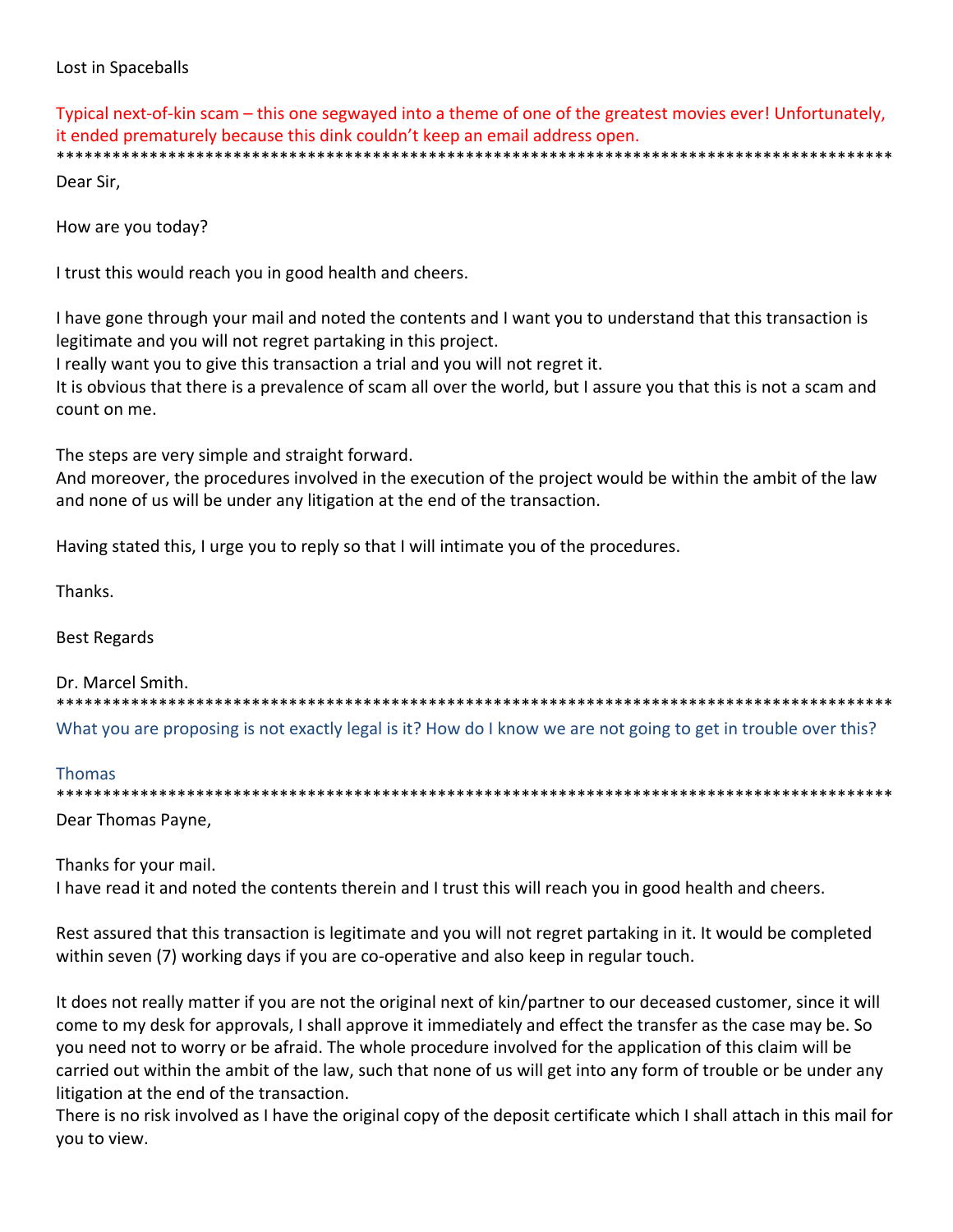However, if you are willing to execute it with me, kindly furnish me with the following information

## REQUIREMENTS

- 1. Your full name
- 2. Your full address
- 3. Your private phone and fax numbers
- 4. Occupation
- 5. Marital status
- 6. Age/Sex

7. Identity (Drivers License or International passport).

As soon as I receive this information, I shall contact a lawyer who will use his law firm to file an application of claim on your behalf.

Note that as a staff of this bank, I don't need to show apparent involvement so that it would not be seen that I contacted you to claim this money.

## PROCEDURES

1. Procurement of affidavit of claim.

With the above listed information, the Lawyer would go to the Probate Registry of the British Crown Court to procure the pre‐requisite legal documents and an Affidavit of claim in your favor as the next of kin/partner to the late depositor. This affidavit of claim is a legal paper work that will confer on you, the statutory right to lay this claim.

2. Formal application to bank.

Once he procures the affidavit, he would proceed to the bank and submit every necessary document to the legal department to put claims for the transfer of the said fund into your account. Once the application is filed, I will use my powers and approve the funds and transfer to an account that you would nominate. I know all these might be alien to you, but as a professional banker, I know what to do and how to go about the procedure.

All what I need is your full cooperation, understanding, trust and honesty to ensure that we have a hitch free transaction.

Finally, to avoid misunderstanding at the end of the transaction, I want you to confirm to me, your acceptance of a 40% share of the total fund, While 10% will be set aside for the expenses that will be incurred in the course of a successful transaction, then 50% for me. Please call me immediately you received this mail on my direct phone numbers +44 703 194 8974 (Mob) or +44 773 110 3561 for more details regarding this.

## Best regards!

## Dr. Marcel Smith

\*\*\*\*\*\*\*\*\*\*\*\*\*\*\*\*\*\*\*\*\*\*\*\*\*\*\*\*\*\*\*\*\*\*\*\*\*\*\*\*\*\*\*\*\*\*\*\*\*\*\*\*\*\*\*\*\*\*\*\*\*\*\*\*\*\*\*\*\*\*\*\*\*\*\*\*\*\*\*\*\*\*\*\*\*\*\*\*\*\*

How are you today? I'm doing good – just kicking back, sipping a can of Perri-Air. Are you suggesting it is legal to lie and pose as a dead man's next-of-kin for the sole purpose of stealing money that does not belong to us?

If you want me to participate in this, you better start being up front with me.

## Thomas

\*\*\*\*\*\*\*\*\*\*\*\*\*\*\*\*\*\*\*\*\*\*\*\*\*\*\*\*\*\*\*\*\*\*\*\*\*\*\*\*\*\*\*\*\*\*\*\*\*\*\*\*\*\*\*\*\*\*\*\*\*\*\*\*\*\*\*\*\*\*\*\*\*\*\*\*\*\*\*\*\*\*\*\*\*\*\*\*\*\*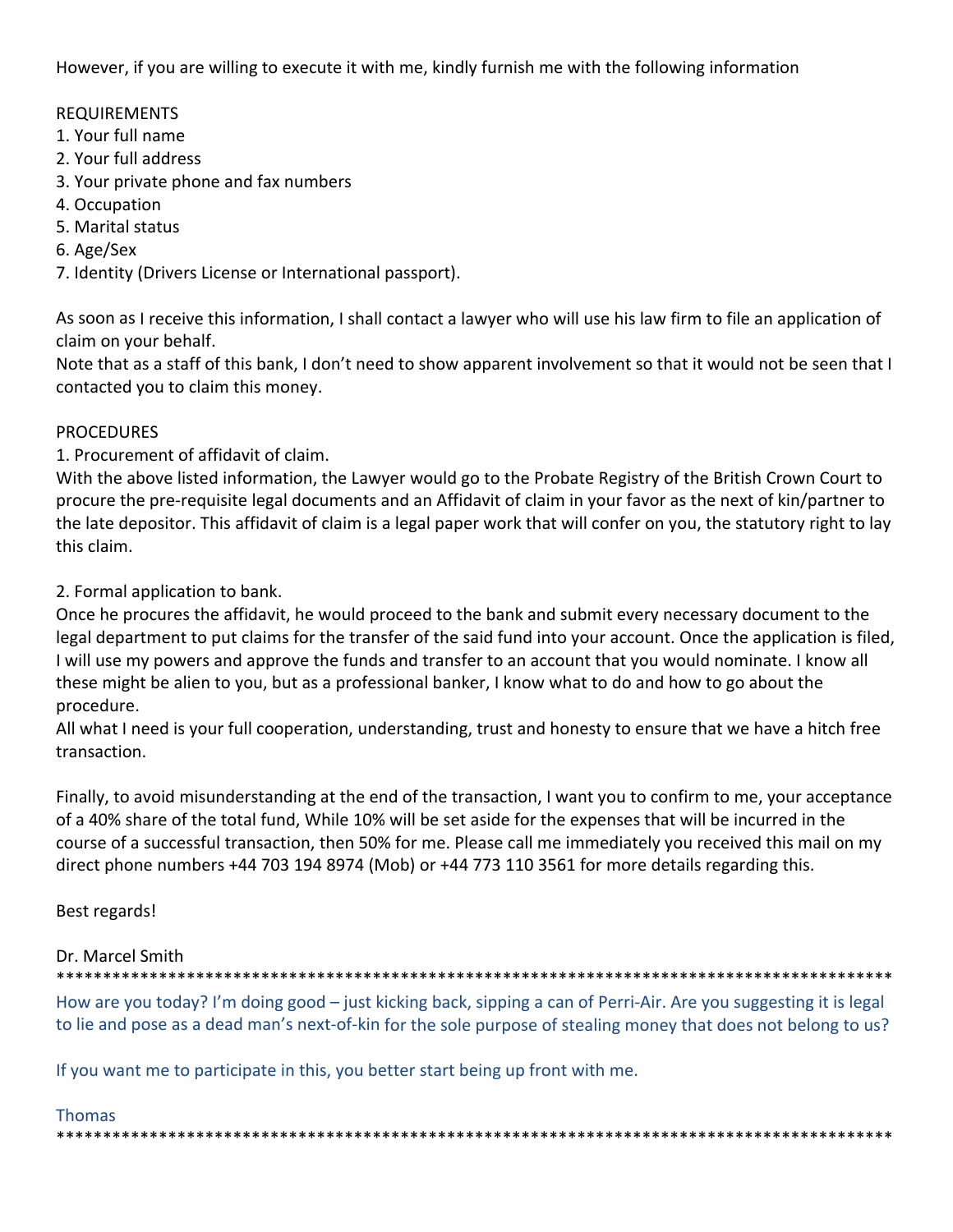Dear Thomas Payne,

How are you today?

I trust this will reach you in good health and cheers.

Reference to my last email to you, I have waited to hear from you with respect to your details that I requested for the execution of this project and also wish to inform you that I have contacted an Attorney (Lawyer), who shall get the legal paper works and apply on your behalf for approval.

So based on this, I urge you to send the information that I asked of you, so that he would get the legal paper works as early as possible and submit. There is no cause for alarm or panic, because all the procedures shall be executed within the ambit of the law and none of us shall be under any litigation.

#### **The information once again are**

Your full names Your Address Your private phone and fax numbers Your Marital status Your Age Your Occupation

Finally, I want you to confirm your acceptance of 40% of the total funds at the end of the day While 10% will be set aside for the expenses that will be incurred in the course of a successful transaction, then 50% for me. Though I shall prepare a memorandum of understanding which both of us shall sign to avoid any kind of misunderstanding at the end of the day.

In anticipation of your fullest support, I wish you all the best in life.

Best regards

Dr. Marcel Smith. \*\*\*\*\*\*\*\*\*\*\*\*\*\*\*\*\*\*\*\*\*\*\*\*\*\*\*\*\*\*\*\*\*\*\*\*\*\*\*\*\*\*\*\*\*\*\*\*\*\*\*\*\*\*\*\*\*\*\*\*\*\*\*\*\*\*\*\*\*\*\*\*\*\*\*\*\*\*\*\*\*\*\*\*\*\*\*\*\*\*

When I tried to contact you on your other email account it came back undeliverable. When I contacted Yahoo about this, they said you email was shut down because of fraudulent activities. What is this all about?

Here is my info,

Full Name: Thomas Payne Address: 1422 Lake Road City: Medina State: Ohio Zip code: 44256 Phone Number(s): 330‐666‐9269

I am willing to proceed with you as I am in debt to Pizzathehut for a lot of money, so I need money fast.

\*\*\*\*\*\*\*\*\*\*\*\*\*\*\*\*\*\*\*\*\*\*\*\*\*\*\*\*\*\*\*\*\*\*\*\*\*\*\*\*\*\*\*\*\*\*\*\*\*\*\*\*\*\*\*\*\*\*\*\*\*\*\*\*\*\*\*\*\*\*\*\*\*\*\*\*\*\*\*\*\*\*\*\*\*\*\*\*\*\*

Thomas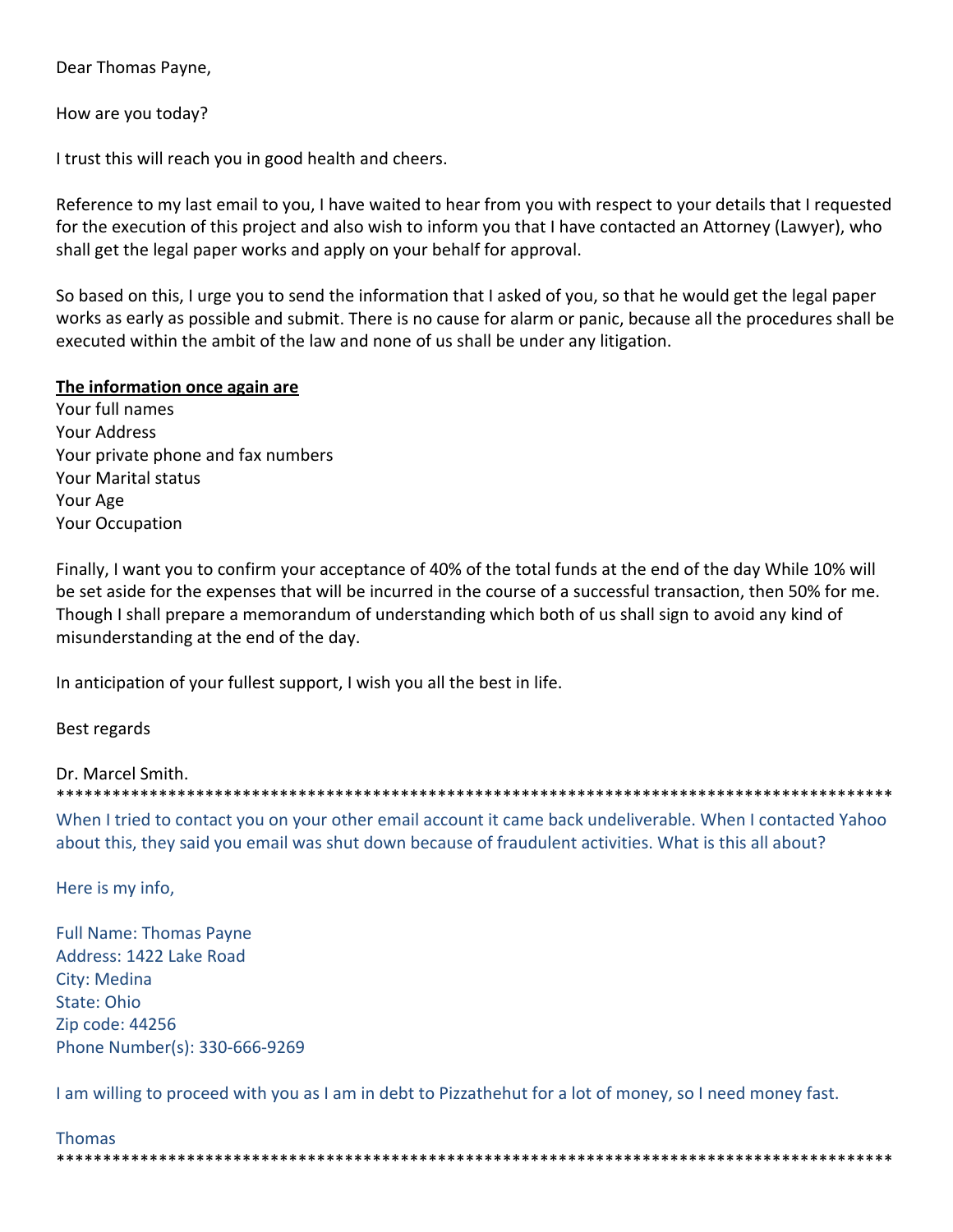Dear Mr. Thomas Payne,

Thanks for your mail.

I trust this will reach you in good health and cheers.

I have read your mail with your forwarded information contained therein.

Well, I appreciate your seriousness and commitment to collaborate with me to claim this fund from our bank instead of leaving it to be confiscated.

I shall contact a lawyer to commence with the procurement of the pre‐requisite legal documents and apply on your behalf immediately.

As you can see, there is no much time left for us, so whatever we need to do, we need to be fast about it. At least we have to finish everything about this transaction before the beginning of the year's account balancing/reconciliation.

Finally, I crave your indulgence to keep this transaction confidential and secret because any leakage or disclosure of any information about this transaction may jeopardize our collective interest, which is not good.

Thanks and remain blessed.

Best regards

Dr. Marcel Smith.

\*\*\*\*\*\*\*\*\*\*\*\*\*\*\*\*\*\*\*\*\*\*\*\*\*\*\*\*\*\*\*\*\*\*\*\*\*\*\*\*\*\*\*\*\*\*\*\*\*\*\*\*\*\*\*\*\*\*\*\*\*\*\*\*\*\*\*\*\*\*\*\*\*\*\*\*\*\*\*\*\*\*\*\*\*\*\*\*\*\* First tell me why your other email was shut down due to fraudulent activities as Yahoo has told me?

## Thomas

\*\*\*\*\*\*\*\*\*\*\*\*\*\*\*\*\*\*\*\*\*\*\*\*\*\*\*\*\*\*\*\*\*\*\*\*\*\*\*\*\*\*\*\*\*\*\*\*\*\*\*\*\*\*\*\*\*\*\*\*\*\*\*\*\*\*\*\*\*\*\*\*\*\*\*\*\*\*\*\*\*\*\*\*\*\*\*\*\*\*

Dear Thomas Payne,

Thanks for your email and concern.

I think yahoo is entitled to their opinion.

I will not argue with them, but come to think of it, if I were involved in a fraudulent activity, don't you think that they will not sign me up again?

However let us not let trivial issues to bother us at this point.

In line with my previous mail to you, I have contacted a lawyer/attorney, who shall use his chambers name (legal firm) to apply officially to our office on your behalf.

His name is Barrister Martin Rodger, his chamber is Falcon chambers and their website is http://www.falcon‐ chambers.co.uk/members/member.cfm?id=165

Because of the fact that there is no much time left to execute this, I have asked him to prepare a Memorandum of Understanding (M.O.U) for us.

Once it gets to me, I shall sign and turn it over to you to peruse and likewise endorse so that the Barrister can be able to finalize other legal requirements and apply immediately.

Thanks and remain blessed.

Best regards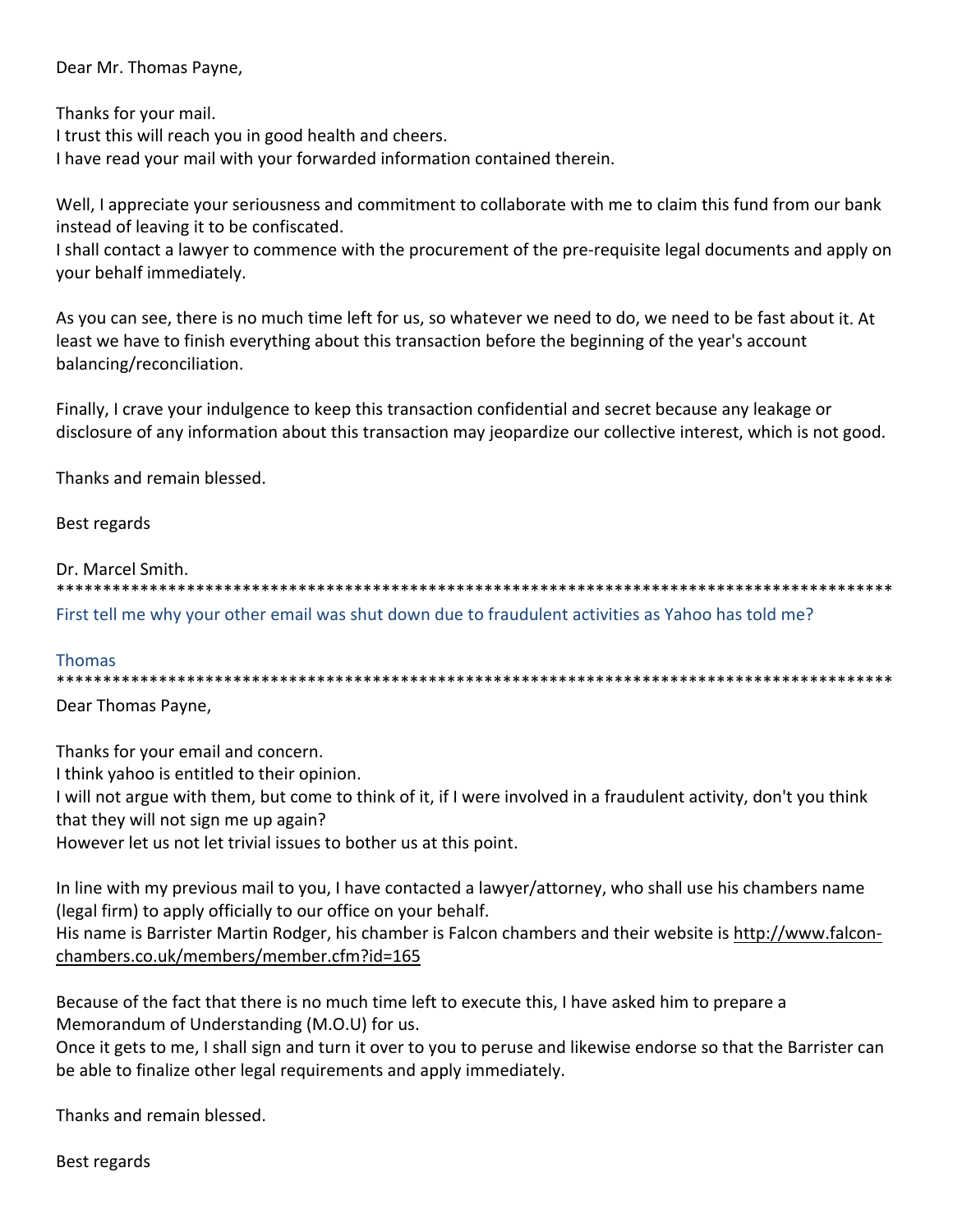#### Dr. Marcel Smith. \*\*\*\*\*\*\*\*\*\*\*\*\*

It has been my experience with Yahoo that their prerequisites for signing up a new account is the ability to read and type. Anyone can sign up with whatever information they choose to put in. I could sign myself up as a Druish Princess if I wanted, or a half-man, half-dog. That's why Yahoo is the preferred choice of the many less-than-reputable characters out there on the internet. I'm sure you are legitimate though, contrary to what Yahoo and common sense tells me. What are the next steps for us to take, assuming this new email doesn't get shut down?

\*\*\*\*\*\*\*\*\*\*\*\*\*\*\*

## **Thomas**

Dear Mr. Thomas Payne,

How are you today? I trust this will reach you in good health and cheers.

Once again, I appreciate your seriousness and commitment to execute this project with me.

And I assure you that you will not regret partaking in this project.

Rest assured that all the procedures that would be involved in this project would be done within the ambit of the law and none of us shall get into any problem or be under any litigation.

Like I mentioned in my previous mail to you that I have asked the Barrister to prepare a Memorandum of Understanding (M.O.U) for us, which he has done and handed over to me. I have gone through the M.O.U very carefully and endorsed my signature on it.

I crave your indulgence to realize the singular fact that there is no much time left to execute this, so kindly go through the attached document (M.O.U) carefully and sign as part of our agreement and obligations to this project to avoid any kind of misunderstanding at the end of the day.

Finally, for the purposes of avoiding delays, if after downloading the M.O.U and going through it, that you will find it difficult to print it out, sign, re-scan and send back as attachment, simply send a mail confirming your acceptance of the conditions and term of the M.O.U. By this we will save a hell lot of time.

In anticipation of your most wonderful cooperation and understanding, I wish you all the best in life.

Thanks and remain blessed.

Best regards

## Dr. Marcel Smith.

I haven't heard back from the lawyer yet. Can you believe that the idiot lawyer spelled his own name wrong on the Partnership Agreement? Not only in the text of the document, but in his Company Header as well. I sent them a copy of the Agreement with a nasty email and demanded that they fix it and apologize to us for wasting our time. What a bunch of dinks! Once I receive a response and the new agreement, I will contact you back.

## **Thomas**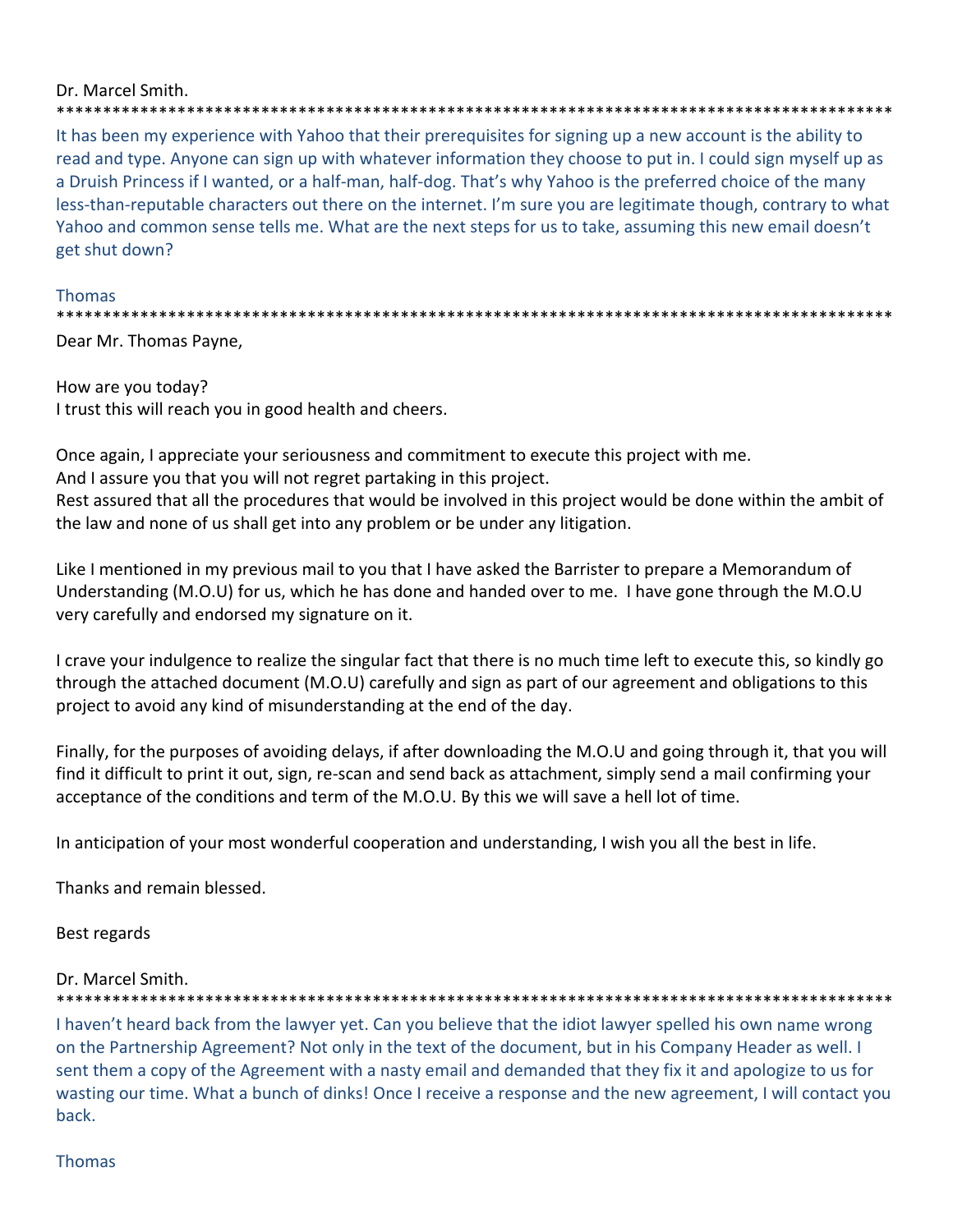# Side note:

To make this look real, he sent me the web link for Falcon Chambers, a real law office in England. He then sends me a silly looking "legal" document from a lawyer named Martin Rodgers from Falcon Chambers, who has a profile on the Falcon website. The problem is that along with many other misspellings, he signs it Martin Rogers, instead of Rodgers. I hate when I misspell my own name, especially in a professional legal document. I emailed the real Aaron Rodgers, and explained everything to them, telling them that their good name was being used by fraudsters.

#### Back to the drama...

How can you email the lawyer when I have not give you his email address yet? I am not happy with the way you speak about this matter. Where did you sent the document?

Thanks and remain blessed.

Best regards

#### Dr. Marcel Smith.

\*\*\*\*\*\*\*\*\*\*\*\*\*\*\*\*\*\*\*\* 

What do you mean where did I get his email address? You sent me the link to the website - I am highly capable of pulling an email address off of a website. I apologize if I was a little harsh in my email to the lawyer, but how unprofessional is that for a pretty-looking legal document to be riddled with spelling errors and then the space crustacean freaking spells his own name wrong. I must say that I went off on their law firm, so you will probably hear it from them. I called them every name I could think of and even gave them the raspberries. We should go my team of lawyers from Lone Star Law Offices. What do you think?

## **Thomas**

#### \*\*\*\*\*\*\*\*\*\*\*\*\*\*\*\*\*\*\*\*\*\*\*\*\*\*\*\*\*\*\*

You must contact through this emal – rogers falconcham02@yahoo.com. Do not reply to any other emails from Flacon chambers as the have told me that they had a security breech where a lot of files were stolen or tampered withand might be infected with virus.

Thanks and remain blessed.

Best regards

Dr. Marcel Smith.

So you want me to talk to the lawyer from this Yahoo email address instead of the email address I got from the website? Ok, that sounds reasonable. Pizzathehut has been getting on my case lately, so we need to hurry this along. I will contact the lawyer on this new yahoo email address, assuming it doesn't get shut down. I hope everything is all in order.

May the Schwartz be with you,

## **Thomas**